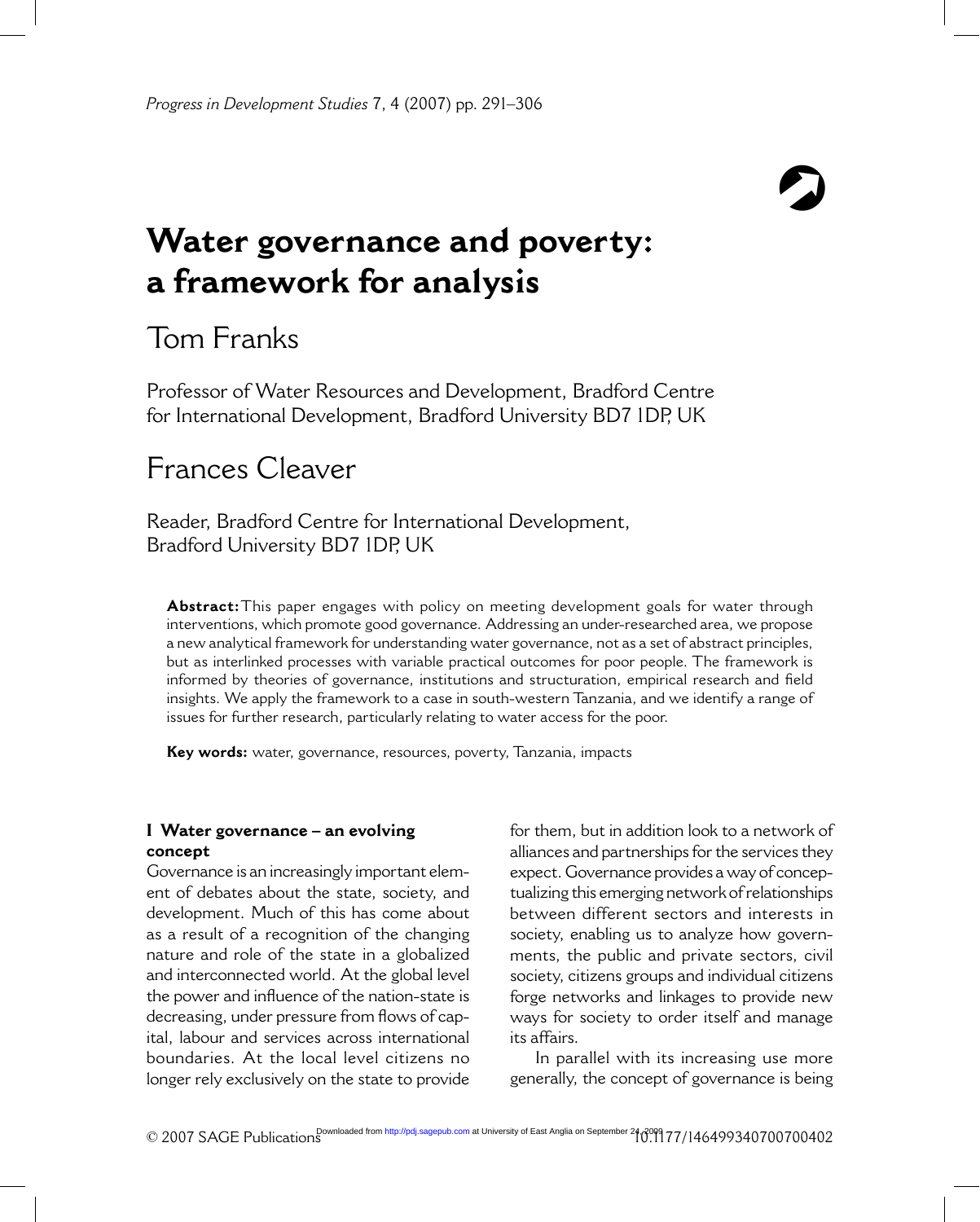widely applied in the water sector (Cosgrove and Rijsberman, 2000; WWAP, 2003). Development efforts in the sector focus on the Millennium Development Goals (MDGs) and the achievement of the water and sanitation international development targets as a contribution both to poverty eradication and environmental sustainability. Water governance is regularly noted as an essential element of these efforts and there is a general consensus amongst those working in the sector on the need for 'good water governance', as noted most recently by the Ministerial Declaration of the Fourth World Water Forum in Mexico (WWC, 2006) and by other international agencies (DFID, 2005; UN, 2005a). This consensus rests on the realization that the provision of water services for all is beyond the reach of governments and the public sector on their own, and that the contribution of the private and voluntary sectors is essential if the water and sanitation targets are to be met. The concept of governance provides a way of conceptualizing and understanding how the different sectors in society can work together to achieve these outcomes.

In spite of the increasing emphasis on its importance, there is a surprising lack of theoretical analysis and debate of the core concepts of water governance. This may partly result from the focus on good governance as a normative set of principles such as accountability, transparency and probity (ADB, 1999; McGranahan and Satterthwaite, 2006). It may also partly result from the fact that elements of water governance are taken up under other concepts such as rights, integrated water resources management, participation and partnerships (Ryan, 2004). There is, nevertheless, a small body of literature focussing on water governance as a unifying concept (Rogers and Hall, 2003; Allen *et al*., 2004). Rogers and Hall in their work (2003: 7) for the Global Water Partnership define water governance as:

the range of political, social, economic and administrative systems that are in place to develop and manage water resources, and the delivery of water services, at different levels of society.

This definition builds on general ideas of governance as comprising a range of systems including those of government and the public services but also extending to services provided by other sections of society. It recognizes that these systems relate and link to each other through political processes, which are inevitable in the management of any resource such as water (Franks, 2004). It suggests a range of outcomes ('water resources' as well as 'water services'), which go far beyond the management functions of individual organizations or groups. Its reference to different levels of society implies recognition that outcomes may be different at different levels and that, for example, the poor may need special treatment in the working out of governance systems.

The widespread acceptance of this definition and the general consensus on the desirability of good governance imply also a consensus that it will lead to 'good outcomes'. Despite a plethora of case study documentation of good practice, this consensus masks a lack of enquiry and understanding as to how governance works out in practice and how outcomes are achieved. What processes are involved in the relationship of the various systems of governance (Mtisi and Nicol, 2003; Mollinga, 2005)? How do they lead to the management of water resources and the delivery of water services (Smith, 2004; Lankford and Cour, 2005)? What do we mean by 'good water governance' and how can we be sure that 'good governance' leads to 'good outcomes'? There is, as yet, little understanding of the importance of localization and contextualization in how governance systems evolve, and how these result from precedent, the environment and local practice (Boelens and Zwarteveen, 2005). There is also little understanding of how water governance systems impact on the lives of individual citizens, and little effort to differentiate the impact on the lives of poor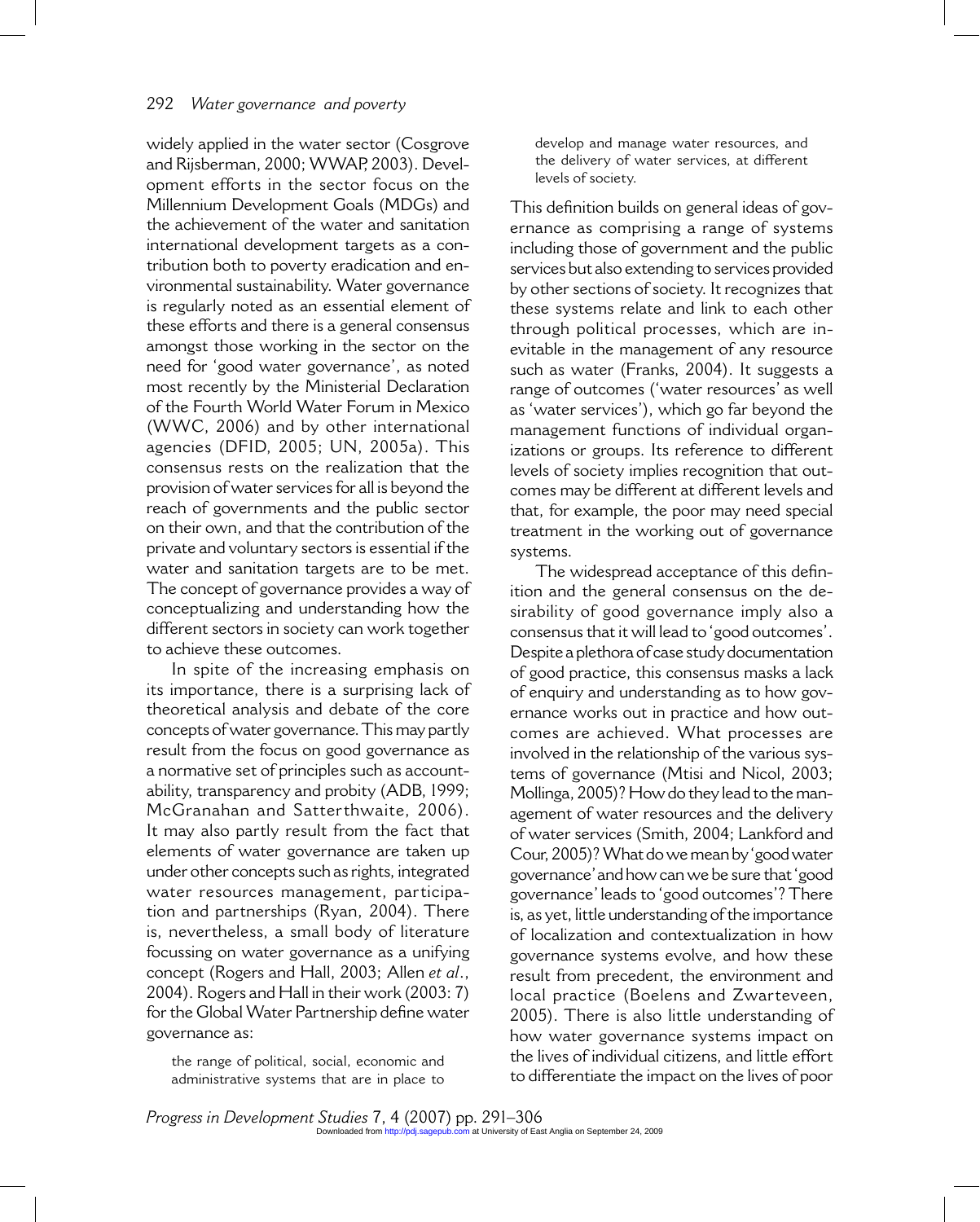people, yet this is of particular importance in the context of the MDGs and the emphasis on the eradication of poverty (Tukai, 2005). Our intention in this paper is to move beyond abstract principles of 'good governance' to enhance our understanding of the working out of governance systems in practice.

#### **II The analytical framework**

Here we propose an analytical framework, which can help us to understand how arrangements for water governance are shaped and how they impact, both positively and negatively, on the poor. The framework is generated by insights from empirical data and by reflection on current thinking about water governance. In particular, we draw extensively on insights generated from reflective case studies prepared for the research study Water Governance and Poverty – 'What Works for the Poor?' (Cleaver *et al.*, 2005). In constructing the framework we have adapted concepts derived from a variety of other sources. From social theory (Giddens, 1984; Long, 1992) we utilize the idea of allocative and authoritative resources and reflect on the 'room for manoeuvre' which individuals (actors or agents) have in negotiating social structures. Such concepts also inform much 'post-institutionalist thinking', from which we draw insights about the 'messiness' of local institutional arrangements and the construction of institutions through processes of *bricolage* (Mehta *et al*., 2001; Benjaminsen and Lund, 2002). We incorporate some of the thinking underpinning sustainable livelihoods approaches, particularly in relation to the variety of resources (or capitals) which people draw on to construct their livelihoods and the variable effects of context in shaping the vulnerability or sustainability of such livelihoods (Ellis, 2000). Recent works on chronic poverty (CPRC, 2004; Bevan, 2004; Hickey and Bracking, 2005) lead us to think about the multi-dimensional ways in which access to water by the 'always poor' is constrained, including factors such as their physical impoverishment and lack of voice.

Our framework depends on a number of key concepts. '*Resources*' are the range of materials from which human interaction and social structures are constructed. Resources are drawn upon in differing ways by *actors* (individuals, groups, the state) to construct particular context-specific arrangements for organizing access to water which are the '*mechanisms'* of water governance. The mechanisms of access to water shape *'outcomes'* for the poor and for ecosystems, the long-term changes and trends in their condition and context. At each interface in the framework, *actors* are recursively implicated (being shaped by and shaping resources, mechanisms and outcomes). Mechanisms are fashioned from resources by actors 'managing' and 'practising' *processes* of water governance. The outcomes of such mechanisms are likewise shaped by context-specific processes of management and practice.

The relationship between these concepts is represented in the framework (Figure 1). We elaborate here the theoretical basis of the concepts, whilst in a subsequent section we apply the ideas to a specific case (with particular attention to the impacts on the poor), to see how the theoretical framework might work out in practice.

#### *1 Resources*

Here we understand 'resources' to be the material and non-material properties of social systems from which human governance of water is constructed. Giddens, in his theory of structuration (1984), distinguishes between *allocative* (raw materials, means of production, produced goods) and *authoritative* resources (organization of social time/space, chances for self-development, relationships between people). For him 'resources are the media through which power is exercised' and 'resources are structured properties of social systems, drawn upon and reproduced by knowledgeable agents in the course of interaction' (Giddens, 1984: 15). Specifically, allocative resources are 'material resources involved in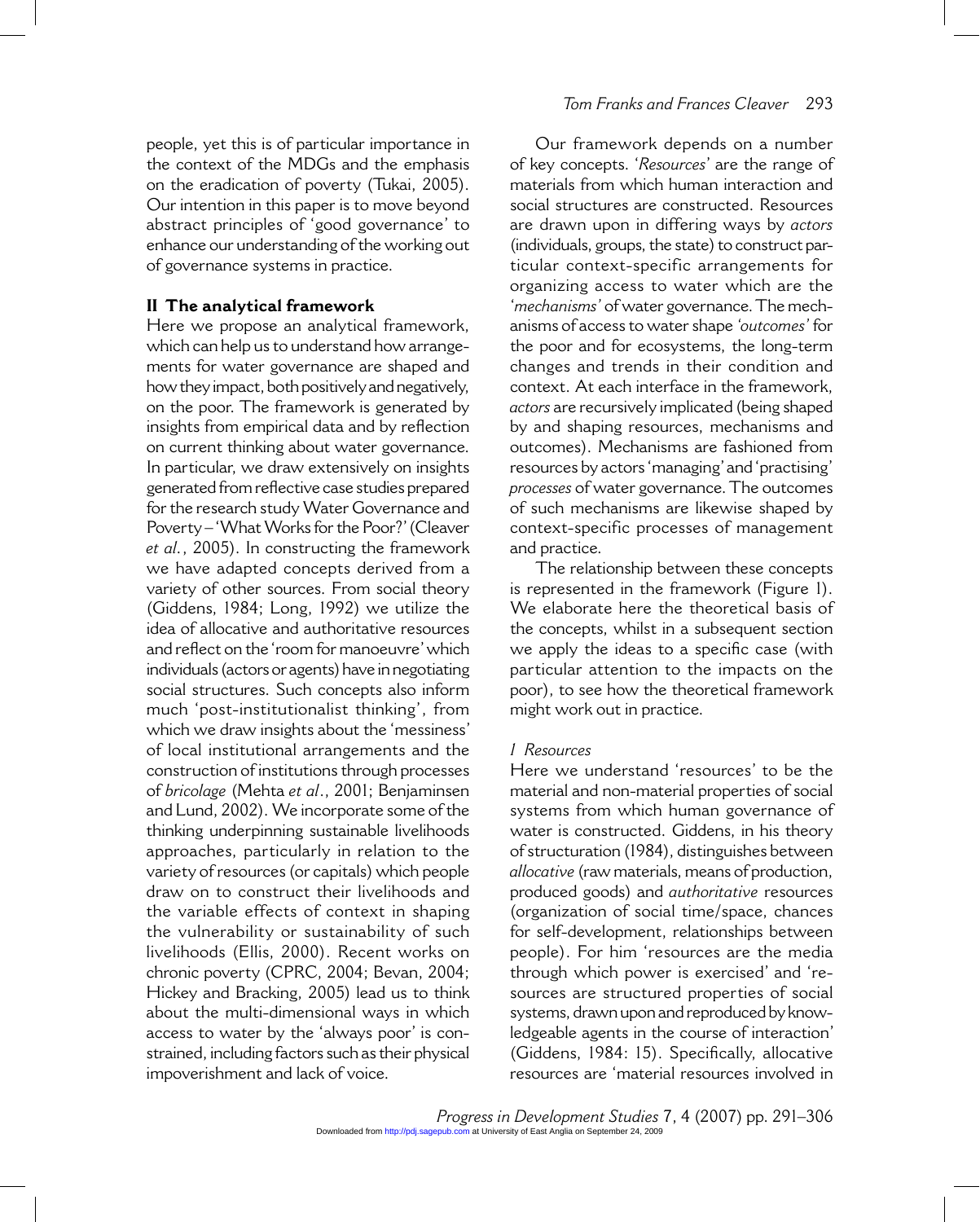

**Figure 1** A framework for water governance

the generation of power, including the natural environment and physical artifacts; allocative resources derive from human dominion over nature'. By contrast, authoritative resources are the 'non-material resources involved in the generation of power, deriving from the capability of harnessing the activities of human beings; allocative resources result from the dominion of some actors over others' (Giddens, 1984: 373). Human agents make rules, which structure the deployment of resources; the patterning of command over resources in turn shapes the actions of agents. The concept of 'resources' as we adapt it to water governance encompasses general relationships of power, structures of inequality and 'rules' of social life and resource allocation. To be an agent (to exercise agency) depends on the ability to act, to choose a course of action (or inaction), the capability to make a difference — in sum to exercise some sort of power. Individuals may do this by accessing and deploying various sorts of allocative or authoritative resources. However, such power to act is constrained by social structures; the inequitable patterning

of relations that ensures some individuals, (by virtue of their class, gender, ethnicity and so on), are better placed to deploy resources, to shape rules, to exercise power, than others. The concept of resources then is intended to imply a socially dynamic (rather than a more static technical view) of governance; the idea of power relations and processes is built into it. Drawing on Foucauldian ideas, we conceptualize power as multi-locational, 'normalized' in the networks of everyday life, regulating social practices and relationships (Walsh, 2004; Agrawal, 2005).

We have chosen to focus on the concept of 'resources' in order to widen the analytical gaze beyond the physical and organizational manifestations of water governance (in our framework these appear as 'mechanisms'). These physical and organizational manifestations are a reflection of the 'political, social, economic and administrative systems' contained within the Rogers and Hall definition of governance discussed above. However, if we are to understand how pro-poor change may be effected through water governance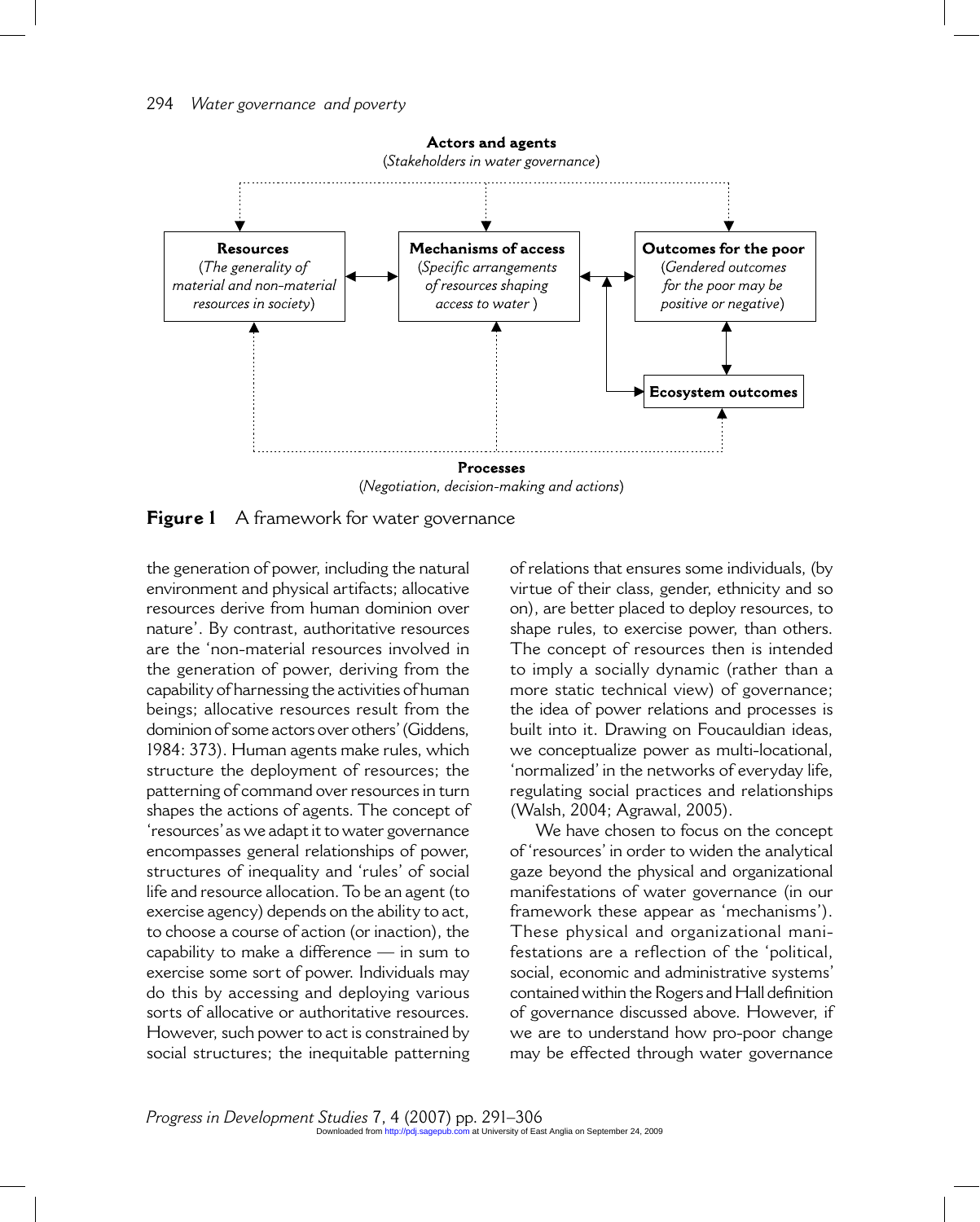mechanisms, then it seems imperative to understand some of the structuring of relations and resources which underpin them.

In the framework we adapt Giddens to suggest a number of key resources (both authoritative and allocative) from which the mechanisms of water governance are drawn. These are: institutional resources, social resources, resources of rights and entitlements (entitlements here are understood as the relationships through which an individual or household gains access to their livelihood rights), human capacities, the natural environment and technology. Such resources are conceptualized at the level of general societal organization. So, for example, the resources of rights and entitlements might include the wider legislative frameworks (within which specific rights to water are enacted), and the constitutional definitions of citizenship. The category of social resources might encompass the patternings of gender, class, ethnicity and the history of social association.

#### *2 Mechanisms*

In this framework, general societal resources are drawn upon in differing ways by various actors (individuals, groups, the state) to construct arrangements for water governance. Tangibly, resources are shaped and mediated through 'mechanisms'; particular contextspecific arrangements for organizing access to water. We have avoided defining mechanisms purely as 'institutions' because access to water may be defined also by physical structures and technology. Whilst we do not discuss definitions of institutions in detail here, we draw on emerging views which go beyond the distinctions between local/global, formal/informal, modern/traditional categorizations. Rather, we see institutions as arrangements between people, which are *reproduced and regularized across time and space*, and which are subject to constant processes of evolution and change. Such institutions differ in the extent to which they take organizational form, and in

how far they are robust and enduring (Mehta *et al*., 2001; Benjaminsen and Lund, 2002; Giddens, 1984).

So the term 'mechanisms' covers a variety of mediators of access ranging from formalized institutions (such as water user associations) through socially embedded norms of 'proper' use, to particular technologies (handpumps, pipes, and so on). A range of degrees of organization is implied. Of course, different types of mechanism may overlap and inter-relate; it is quite likely for example that a particular technology will be associated with specific institutional arrangements. Such arrangements may be a complex and dynamic mix of formal (village councils, legislated rights to minimum water) and socially embedded (rules-in-use).

 Mechanisms, as understood in this framework, are not necessarily fixed arrangements for water delivery but rather arrangements which can be negotiated and which are likely to change over time. Our research has highlighted how little we know of the content of these mechanisms; the processes by which water access is negotiated and shaped within various governance arrangements (Cleaver *et al.*, 2005). So, for example, specific mechanisms drawing on *social resources* include arrangements to access water through particular families, kinship groups or located gendered relations. Mechanisms drawing on the *resources of rights and empowerment* include legislated minimum quantities of water, local property rights, quotas for representation in governance bodies as well as socially understood entitlements of citizens in communities to claim access to water. Whilst many of the mechanisms (such as rights and quotas) may appear to be fixed and defined, in practice most of them are malleable and negotiable, changing over time in response to changing conditions.

#### *3 Outcomes*

Processes of deliberative management and routine practice shape the impacts and outcomes of water governance mechanisms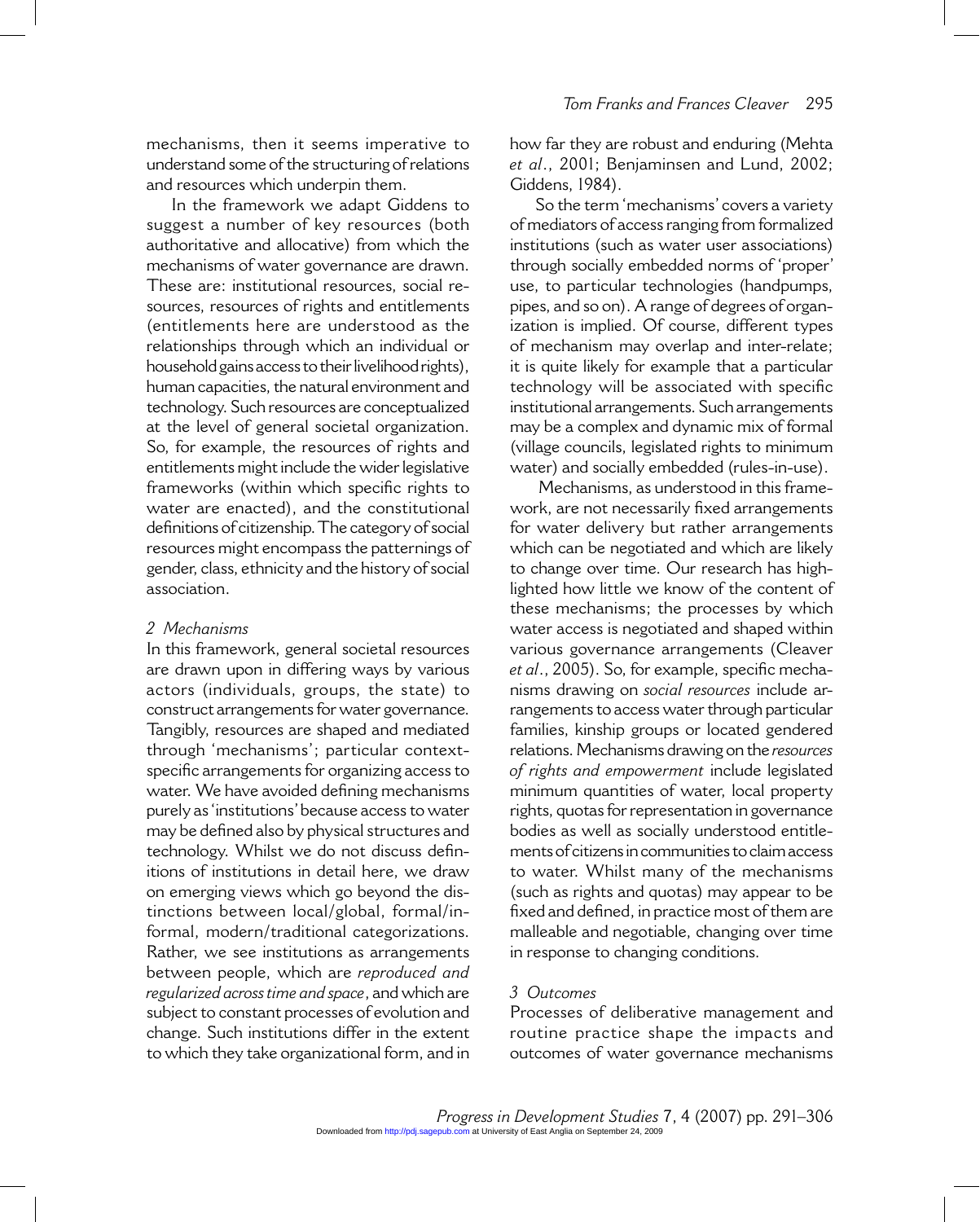for the poor. These outcomes can be identified in several different domains. These cover *basic access* (quantity, quality and timing of water availability) and *livelihoods,* how the poor can use water to support and improve their status (for example, through development of alternative or supplementary income streams). Outcomes of water governance arrangements can be seen in terms of social relations and processes, for example in latent or overt conflicts that arise over access and instances of inclusion and exclusion. Outcomes also evolve in the political domain, as structures of power and influence are changed through the working out of these processes, and poor people can gain political voice. (In this respect, governance of water, a basic and essential resource in which all people are stakeholders, is often seen as a key to much wider issues of governance and political development.)

We have particularly specified the need to consider gendered outcomes in this framework for a number of reasons. Firstly, the Millennium Development Goals specify key gender goals, and securing improved access to water is seen as interlinked with achievement of these (WELL, 2004). Secondly, there is considerable evidence to suggest a gendered patterning of access to water, participation in governance institutions and of poverty (Coles and Wallace, 2005; UN, 2005b). Finally, much current writing on governance, and particularly water governance, is gender blind. Although most visible at the point of outcomes, gender dimensions are in fact important to the analysis of each aspect of the framework. As pointed out by Kabeer (2000), the resources of society and the ways in which individuals and groups mobilize these are patterned by gendered social norms and expectations. Specific mechanisms of access are rarely gender neutral. They do not exist in a social vacuum but are shaped by and often reproduce the socially accepted way of doing things. Variable gendered capacity to exercise agency in accessing these mechanisms leads to gender differentiated outcomes.

For example, women's lack of ability to pay for domestic water may mean that they have to defer to cash-paying cattle-watering men in both accessing water and decision-making about water (Tukai, 2005). We hope that the framework can help to illuminate the ways in which gendered inequalities can be reproduced through water governance arrangements.

Our framework defines outcomes for the ecosystem as an integral and essential element of it. Ecosystem outcomes are important because poor people rely on aquatic ecosystems in multiple and diverse ways. For example water used in crop and vegetation growth may provide a range of services essential for wellbeing, such as food, shelter and fuel. These ecosystem outcomes may become apparent in a number of ways, from dramatic and immediate impacts on levels, flows and volumes, to subtle and long-term changes which are hardly detectable on a day-to-day basis but which may nevertheless have profound effects on the way poor people live their lives. As with other elements of the framework, it is important to bear in mind that outcomes for the ecosystem and for poor people are recursively linked in many ways. As environmental changes take place, these have an influence on outcomes for the poor. The outcomes for the poor may in turn result in changes which further affect the direction and pace of environmental change.

#### *4 Processes*

In our framework, resources for water governance become transformed through specific mechanisms of access into outcomes through a series of processes of management and practice. By processes we mean the conscious or unconscious activities of negotiation, decision-making and action, which produce changes in the pattern or configuration of resources, mechanisms and outcomes of water governance.

The explanation of the construction of mechanisms from resources in turn leading to outcomes suggests a purposive and functional enterprise akin to the design of institutions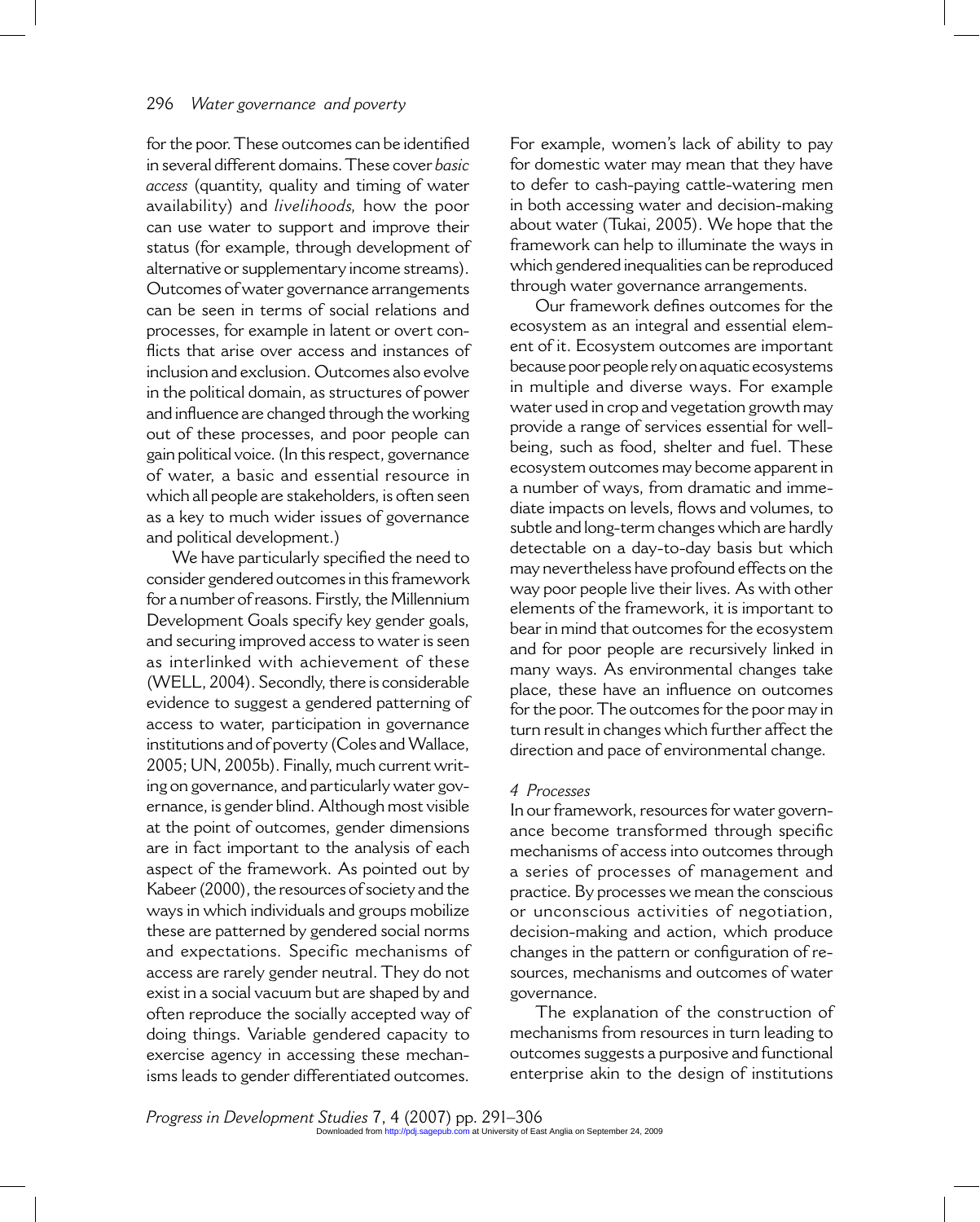(Ostrom, 1992). However, we suggest that actors construct mechanisms of water governance both consciously and non-consciously; through the processes of management *and*  through the practices of their daily lives. This implies that the conscious design of such water governance mechanisms may lead to unintended outcomes as the daily practices of agents' lives may shape water access around different principles and priorities (Cleaver, 2002; Cleaver and Franks, 2005). In addition we suggest that there is a recursive relationship between these three main components of the framework. While in general we see a trajectory from resources to mechanisms to outcomes, the working through of outcomes may in turn affect resources and the way they are shaped and patterned through mechanisms. Changes in livelihood outcomes resulting from specific mechanisms of access may result in increased access to existing resources, access to new resources and the establishment of new mechanisms, for example through the application of new technologies.

#### *5 Agents*

The final component of our framework comprises the agents who interact at all points within it. They shape and are shaped by the resources, mechanisms and outcomes, through a range of gender-specific processes. (We use the terms 'actors' and 'agents' interchangeably: 'actors' being the more common term in development literature, 'agents' the preferred usage in social theory.)

Here it is useful again to borrow from Giddens in seeing agents as motivated by three levels of consciousness; the 'unconscious' (the underlying psychological/emotional motivators) 'practical' consciousness (habit, routine and the right way of doings things) and 'discursive consciousness' (where individuals reflect upon and explain their actions.) Additionally Giddens conceives agency not solely as comprised of particular individualized acts, but as a flow of action constituting the durée

of daily life, producing both intended and unintended consequences (Giddens, 1984: 27).

This helps us to recognize that participation in water governance may be both deliberate and non-conscious, and that the shaping of water governance and its outcomes occurs through the interaction of purposive action and everyday practice. Purposive action results from the collective endeavour of individuals in groups and networks, articulated through processes of water management. The nonconscious actions of everyday practice are less easily defined but may have equally important impacts on outcomes for the poor and for the ecosystem. By drawing on Gidden's (1984) concepts of structure and agency, we see both the opportunities *and* constraints which social arrangements offer to individuals. The *degree* to which individuals are able to exercise choice and autonomy is open to interpretation in our framework. Whereas Long's actors are able to resist domination and create 'room for manoeuvre' in their lives, Agrawal highlights Foucauldian ideas about the self-disciplining of subjects, who, shaped by prevailing discourses (the exercise of power), may enrol themselves in the projects of others, even when these perpetuate their subordination (Long, 1992; Agrawal, 2005).

#### **III The Kimani catchment – a complex web of water governance**

We investigate how our framework might work out in practice by using it to diagnose a specific situation, the case of water governance in the Kimani catchment in south-western Tanzania. This catchment forms an upstream part of the much larger Usangu basin of the Great Ruaha river. The basin, which covers the important Usangu wetland, has been the subject of intensive study and development initiatives over the last decade, since the flows in the Great Ruaha started to dry up during the dry season in the mid 1990s. The case study data is based on our experiences of working on the project Sustainable Management of the Usangu Wetland and its Catchment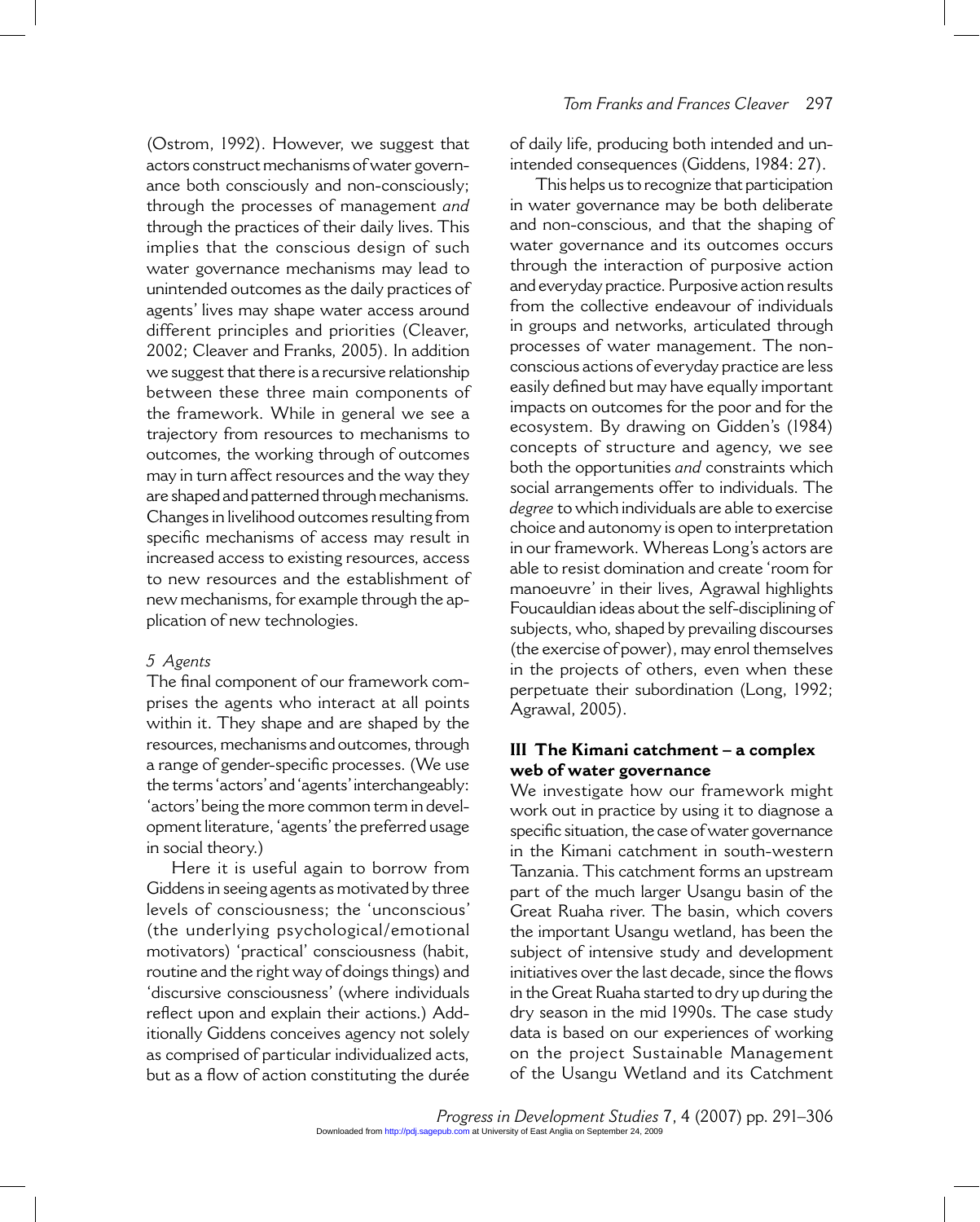(SMUWC) 1998–2001. It draws on a series of reports including the findings of a research project into rural livelihoods in the area, and other academic works associated with the project or the area (Maganga, 2002; Odgaard, 2002; Walsh, 1984; Cleaver, 2005). Discussion of research methodology can be found in the rural livelihoods report (SMUWC, 2001).

The Kimani catchment comprises the land drained by the Kimani river which flows into the Usangu wetland. It covers a total area of about 60,000 ha, extending from well-wooded uplands in the south to flat grassland in the north. The majority of the population live in nine villages, in two administrative districts. The river provides water for a piped supply to several of these villages, and for about 2,500 ha of irrigation, as well as livestock watering and fishing. Downstream the water has important environmental functions, for maintenance of the wetland and, further downstream still, for the flows of the Ruaha river in the Ruaha National Park and in the hydroelectric dam at Mtera.

Issues facing the people living in Kimani centre on the allocation of, and access to, the key natural resources of land and water in the catchment. There is competition for land resources between dryland farmers, irrigated farmers and pastoralists. This competition is reflected in competition for water between some of these groups, and with other water uses, for domestic supply and for fishing (Franks *et al*., 2004). Balancing access and supplies for the inhabitants of Kimani with those of downstream users is also an issue.

The way in which the communities of the Kimani address these issues, and the outcomes that this has for their access to water, lies within the domain of water governance. We therefore use the framework to analyze the situation, and to examine the implications for poor people of each component of the framework. The framework developed for the Kimani catchment is presented in Figure 2.

#### *1 Resources*

In principle the people in Kimani have the full range of resources for water governance on which to draw. However, endowments are allocated patchily in the catchment and some resources are relatively scarce. For example, economic resources vary considerably between commercialized roadside villages and those more remote from markets. Limited access to economic resources may be linked to limited access to technology in the form of pumps and engines, and to entitlements to irrigated land.

Regarding human capacities, educational and health levels are low, with only primary facilities available in the catchment. Human capacities are further constrained by the AIDS epidemic, which is resulting in a shortage of labour for both productive and reproductive work and a restructuring of patterns of social dependency. Lack of labour constrains livelihoods, public participation and access to resources like water.

Land resources for productive agriculture are limited, though there are extensive woodlands and also some scattered deposits of gold which support artisanal mining. Water is reasonably abundant through the flows in the Kimani, and it is of excellent quality.

The social and institutional resources, and rights and entitlements, within the catchment are complex. These resources are both formal and socially-embedded and form the material from which a rich fabric of overlapping water governance arrangements is woven. A long history of in-migration of different ethnic and livelihood groups into the area as well as experience of state-directed re-location of populations has resulted in a mix of customary norms and understandings of inter-linkages between people, ancestors and natural resources. People claim allegiance to a number of 'ethnic groups' in the catchment, each with their own sets of continuously reinvented norm sets and cultural 'rules'. There is a widely perceived division between people whose main livelihood is pastoralism and those whose main livelihood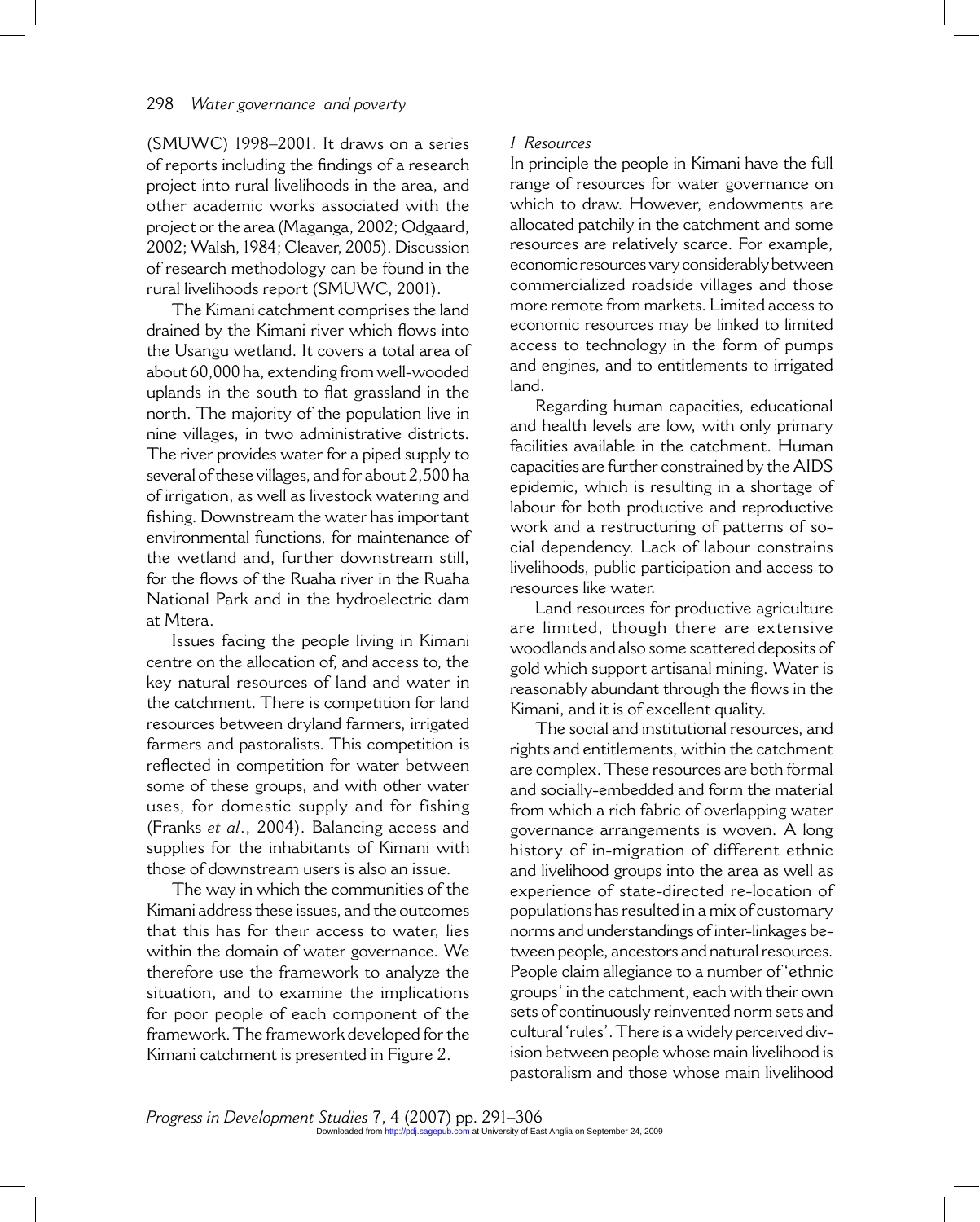

#### **Figure 2** Water governance in the Kimani Catchment

is agriculture, although in reality the divisions between these may be often blurred. These 'customary' understandings are inter-woven with modern manifestations of rights of citizens (to access resources and services) in varying degrees of formalization, such as legislation, the Primary Courts system and so on. The dual legal and institutional systems of 'customary' and 'modern' government result in a variety of channels through which people can make claims and gain access to resources (Odgaard, 2002).

Notably the ways in which resources are drawn upon may inter-relate to reproduce social inequalities. For example the educated offi cials of the modern Tanzanian state perceive pastoralism to be an inferior way of life and pastoralists to be intransigently itinerant, backward and not fully incorporated as citizens. This shapes the ways in which pastoralists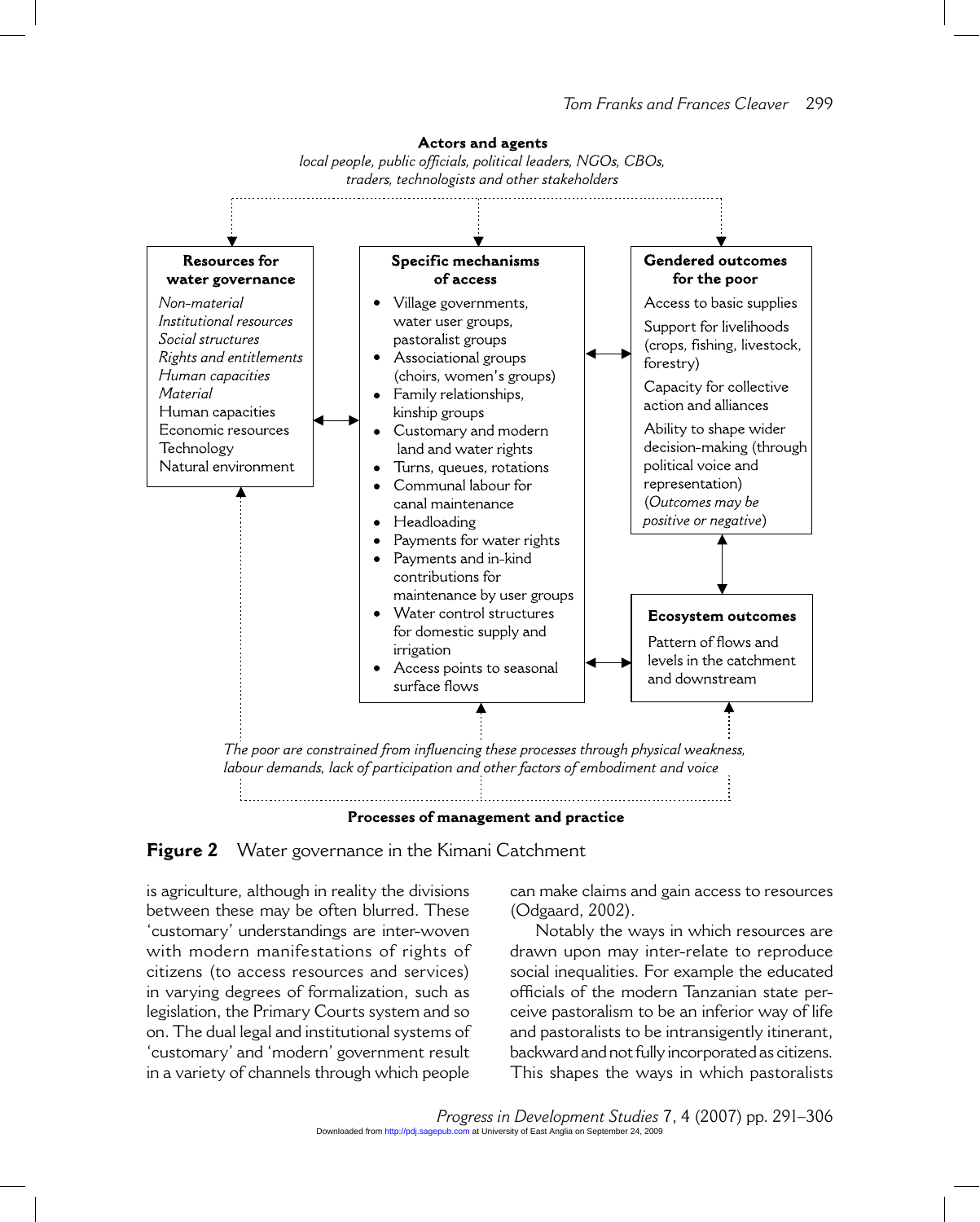access resources and, as we will see below, the workings of water governance mechanisms. Additionally, whilst resources are interlinked, they are not necessarily substitutable. The chronically poor households studied in the catchment suffer from an inability to access material and non-material resources, which interact to reinforce their marginalization. The structuring of economic resources constrains their ability to mobilize finances, which in turn limits their access to technology. They lack education and good health and so feel constrained from institutional participation even at the most local level, a factor which significantly limits their claims to rights and entitlements. Their shortage of labour further prevents them from accessing natural resources. Such social dimensions of inequality pattern both the underlying configuration of resources and also shape the specific mechanisms of access to resources.

#### *2 Mechanisms*

These resources are mediated through processes of management and practice to produce a range of mechanisms of access to water by the different groups within Kimani. There are a large number of 'formal' institutions, comprising the local government structures (village and hamlet) as well as formally constituted resource user groups for the domestic supply, the irrigation systems (three groups) and the pastoralists. For example one village in the catchment has, in addition to the village council and village assembly (which have the broad remit of resource allocation), specific sub committees dealing with irrigation or natural resources, an irrigators association, a water users association, and access to the ward level primary court for resolution of disputes. The pastoralists of the village are part of a wider pastoralist association actively lobbying for rights at national as well as local level.

These formal institutional mechanisms are complemented by a complex pattern of socially-embedded institutions, comprising family, kinship and resource groups which

interact with one another in a variety of ways and may often cross the boundaries of the formal arrangements. An example is the practice of households of cultivating fields or grazing animals in places distant from their residence, in order to access better resources and spread the risks of local micro-climate variability. People often use kinship relations to access land and water resources in other villages, where they might have varying degrees of engagement with other water governance mechanisms.

A feature of socially–embedded mechanisms of water access and governance is that they often appear at first sight to have little to do with water. For example, much associational life in villages is conducted through groups such as choirs, women's groups and youth groups. In addition to their social /cultural function these groups engage in collective labour (often on irrigated land), income-generating activities and in the case of youth groups the vigilante exercise of law and order in loose association with the village council. People in these groups are better able to articulate in public meetings about water allocation, can save money to pay joining fees of water related associations and can shape the allocation and use of water in practice. Such examples illustrate the importance of widening the analytical gaze beyond the more formalized and visible manifestations of water management, to incorporate the decision-making and allocation arrangements of everyday life.

The mechanisms of rights of access to resources may also come in a combination of formal and socially-understood entitlements. The mechanisms that mediate access to land are particularly complicated and opaque, comprising a combination of land allocation through the village committee (which in theory has a formal system of assembly and public decision-making) together with customary rights of access. Customary rights to land (and associated water resources) are themselves complex; often drawing on perceived differences in rights between 'indigenous' people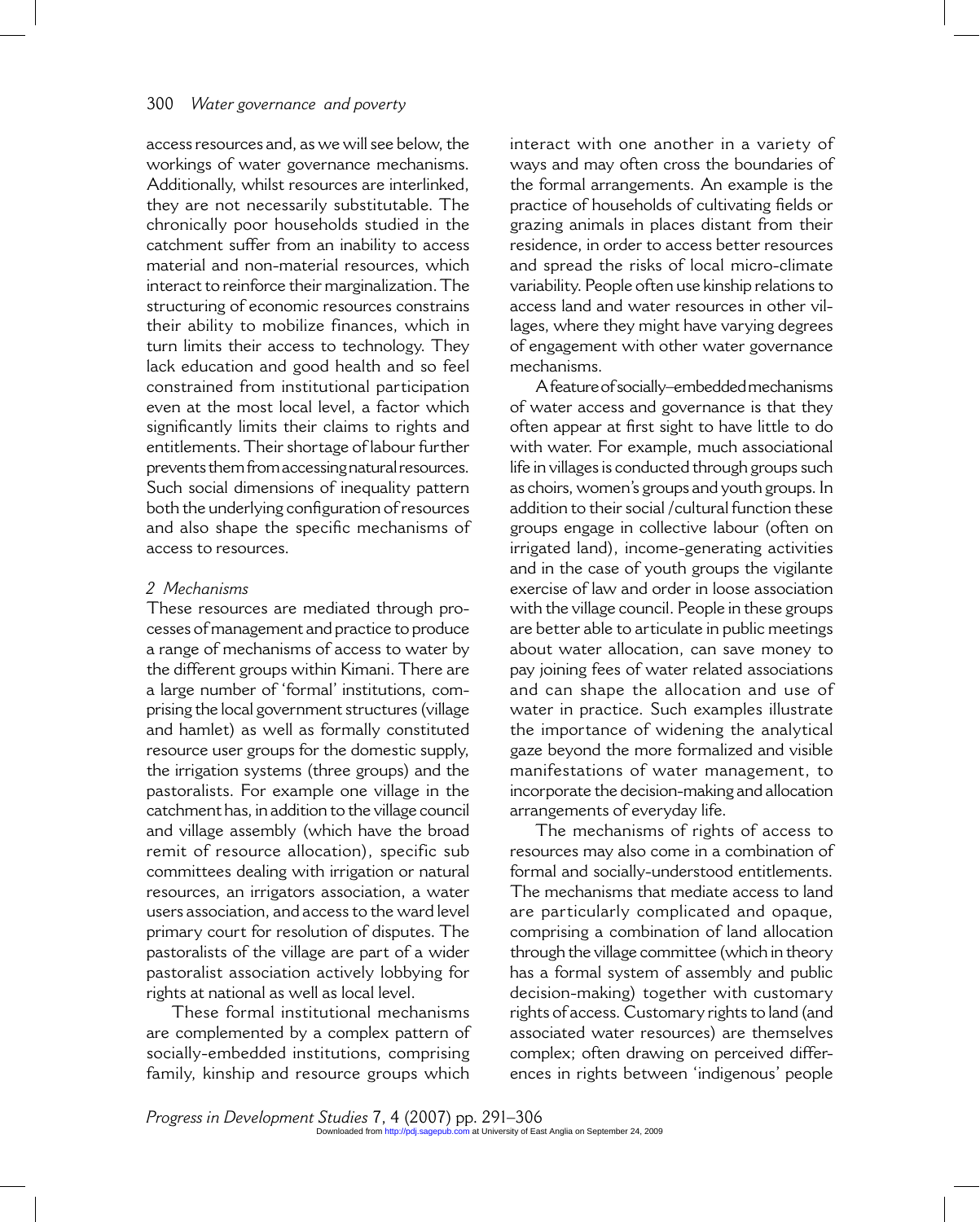and 'strangers' (in-migrants). They are interpreted and contested through lived practice, traditional authorities, and primary courts of law (Maganga, 2002; Odgaard, 2002).

 Water access likewise is subject to a range of formal and socially-embedded rights, ranging from water rights issued by the Rufiji Basin Water Officer, to the systems of turns for livestock watering and locations for fishing which are determined through negotiation amongst the users. Although many of the people of the catchment are quite poor in financial terms, financial mechanisms play a significant part in water governance. These mechanisms include the payment of the fee for the (bulk) water rights for the domestic and irrigation systems, as well as the contributions that must be made by the users for costs of the user groups such as officers' salaries and basic equipment. Payments in kind are also made by users, for example in contributions of labour for the physical maintenance of systems and infrastructure.

Our framework identifies technology as one of the component resources for water governance. Technology may be a key resource in situations where it is complex and capitalintensive, or where its control is contested. In the case of Kimani the technology is relatively simple. It comprises an upstream offtake for the domestic water supply and a downstream weir, controlling flows to the irrigation systems. These in turn include a number of gates, which divert flows within the systems. There is no natural water storage in the catchment, and no significant supply of groundwater.

Two dimensions of human capacities are particularly important in enabling and constraining mechanisms of access to water; these being physical embodiment (embodiment here is used as a concept which incorporates an individual's physical manifestation as a gendered person as well as the capabilities this confers) and voice (the ability of individuals to have influence at public fora). We have seen how water governance is conducted through formal and informal institutions, social relationships

and through the 'rules in practice' of everyday water use. Physical labour is required to access water – to collect it in buckets, open the gate or to drive the cattle to water. Those who are physically present at water sources are most likely to shape the rules-in-practice – the conventions of queuing, rationing, charging based on estimations of quantities used and so on. Physical presence and the exercise of public voice are also elements of the formal institutions of water resource management, although not necessarily sufficient to secure water access. Despite the physical presence and nominal voice of the pastoralists at village council meetings, they were still allocated unsuitable scrub land for cattle grazing at the otherwise unwanted margins of the village. This example reminds us that there is no simple relationship between poverty and power; the pastoralists of Kimani are on the whole relatively wealthy, with large herds, high capacity for agriculture and significant cash resources. Nonetheless they are persistently marginalized in decisionmaking and allocation arrangements because of the inequitable structuring of power and resources more generally between agriculturalists and pastoralists in Tanzanian society.

#### *3 Outcomes*

Outcomes of the system of water governance occur at different domains (access, livelihoods, social cohesion and political voice) and are also differentiated within each domain according to status, gender, location and many other factors. The most basic domain is that of access to supplies for domestic uses. Here outcomes are differentiated according to whether consumers are close to the piped system (and can pay the costs and charges associated with the system), whether they are close to the river and can access supplies directly, or alternatively whether they are disadvantaged and therefore expend considerably more time and effort than others in collecting supplies through carriage and head-loading. It is notable how many of the people upon whom the impacts of water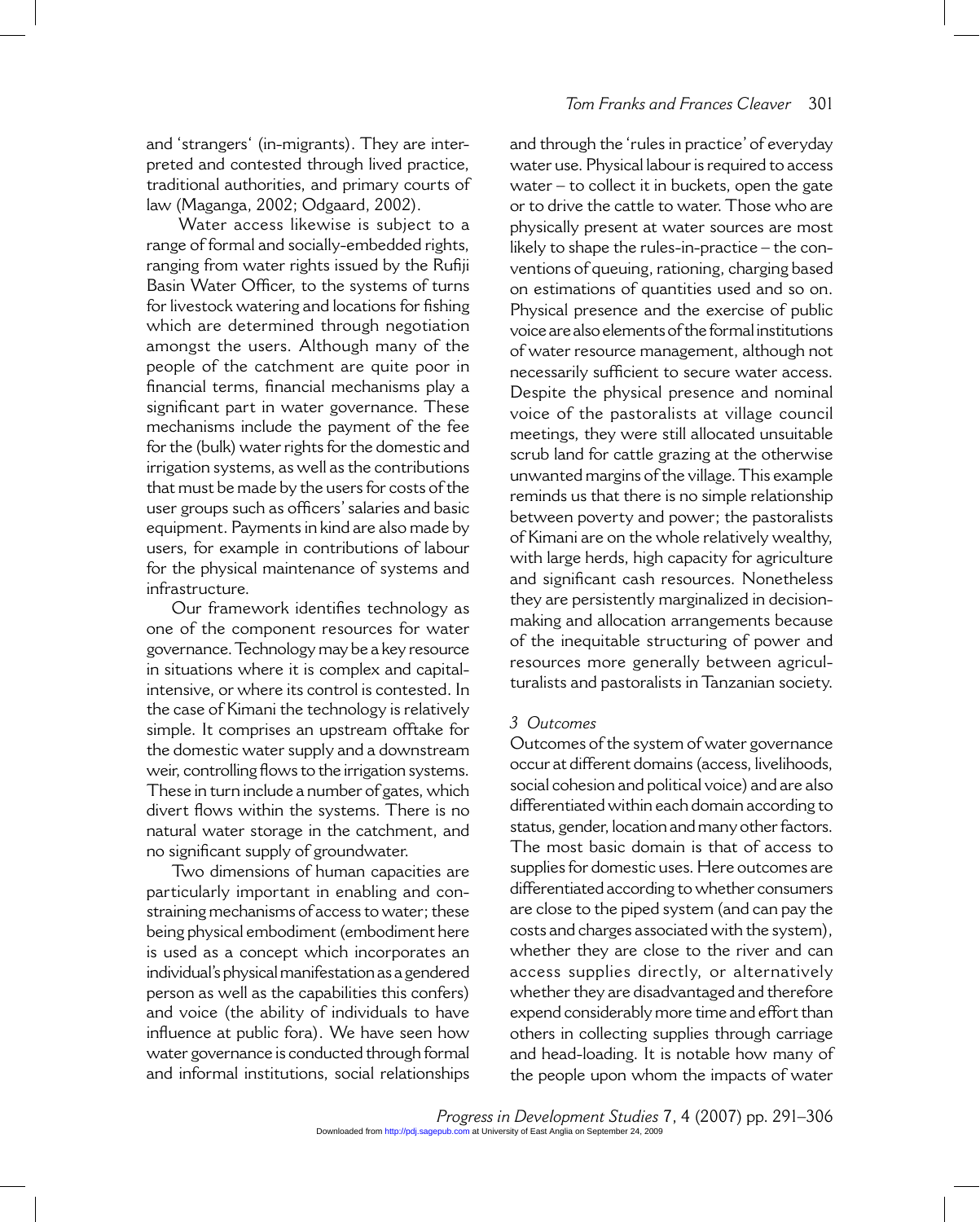access fall are the women and children who mainly collect water for domestic purposes. In the catchment these are the people least likely to shape formal water governance mechanisms through presence or voice, yet they play significant roles in shaping rules-in-practice and the social arrangements of water use and allocation.

There is differentiation in relation to livelihood outcomes for different water users. with those on the irrigation schemes being in a favourable position relative to the rainfed farmers through the benefits of irrigated rice cropping. Amongst the irrigated farmers, there is also a strong degree of relative differentiation, with those near the head of the system better endowed in terms of resources (because of their better access to water) than those at the tail end. Other water users also build livelihoods round their access to the supplies of the Kimani, for example, the fishers and pastoralists, both in the catchment and downstream. Those with greater social and financial resources are better placed to use water for productive purposes. So the wellconnected families able to host collective labour days, or to hire labour, are able to expand their irrigated land, whilst the poor are unable to utilize irrigation water because they lack the ability to make contributions to the upkeep of the system, or the labour to intensively cultivate the fields.

Outcomes from access to water are also experienced through their impact on social cohesion in the population within the catchment. The mechanisms which are put in place to mediate this access have a strong influence on social structures and institutions, as groups form and negotiate to protect or increase their access. In Kimani, this is most clearly seen in relation to the pastoralists, who are generally excluded from the formal institutions of village government for a variety of reasons, but they also occur in relation to communities and the settled groups of water users. In particular the better-endowed irrigated farmers are in a position to protect their interests through alliances and linkages with key officials in the catchment.

In the long-term, outcomes of water access can also be seen in terms of the political voice of the water users. For example, the networks established by irrigated farmers support a range of political representation, through the structures of government at village and district level, and through linkages to the organs of central government such as the Rufiji Basin Water Office. It is interesting to note that the pastoralists compensate for their lack of representation in local institutional structures by establishing political links at higher levels of regional and central government. In both cases, these political links build on sources of power and influence, which are supported, at least indirectly, by access to water. We have explored above how a lack of material and social resources severely impedes the ability of poor people, not just to speak, but to be heard in public fora. The poor, who have more difficult access to water, are generally not in a position to develop the same level of political voice. The same is true for women, despite quotas on village councils and a nominal recognition of them as important water users and farmers. However, women may have more voice in negotiating processes of resource access and allocation at family level and in very localized settings (Odgaard, 2002).

Outcomes of the system of water governance lead to outcomes for the people who live in the catchment, differentiated according to group, status, location and so on. They also lead to outcomes for the catchment's ecosystem. Specifically, the practices result in changes in flows, which may be very significant for downstream users. In Kimani, water management practices are directed towards water use or abstraction, and the cumulative effect is to reduce downstream flows. This is experienced both at the local level, between the upstream and downstream users on the irrigation schemes, and on the basin scale, with significant reductions in the flows to the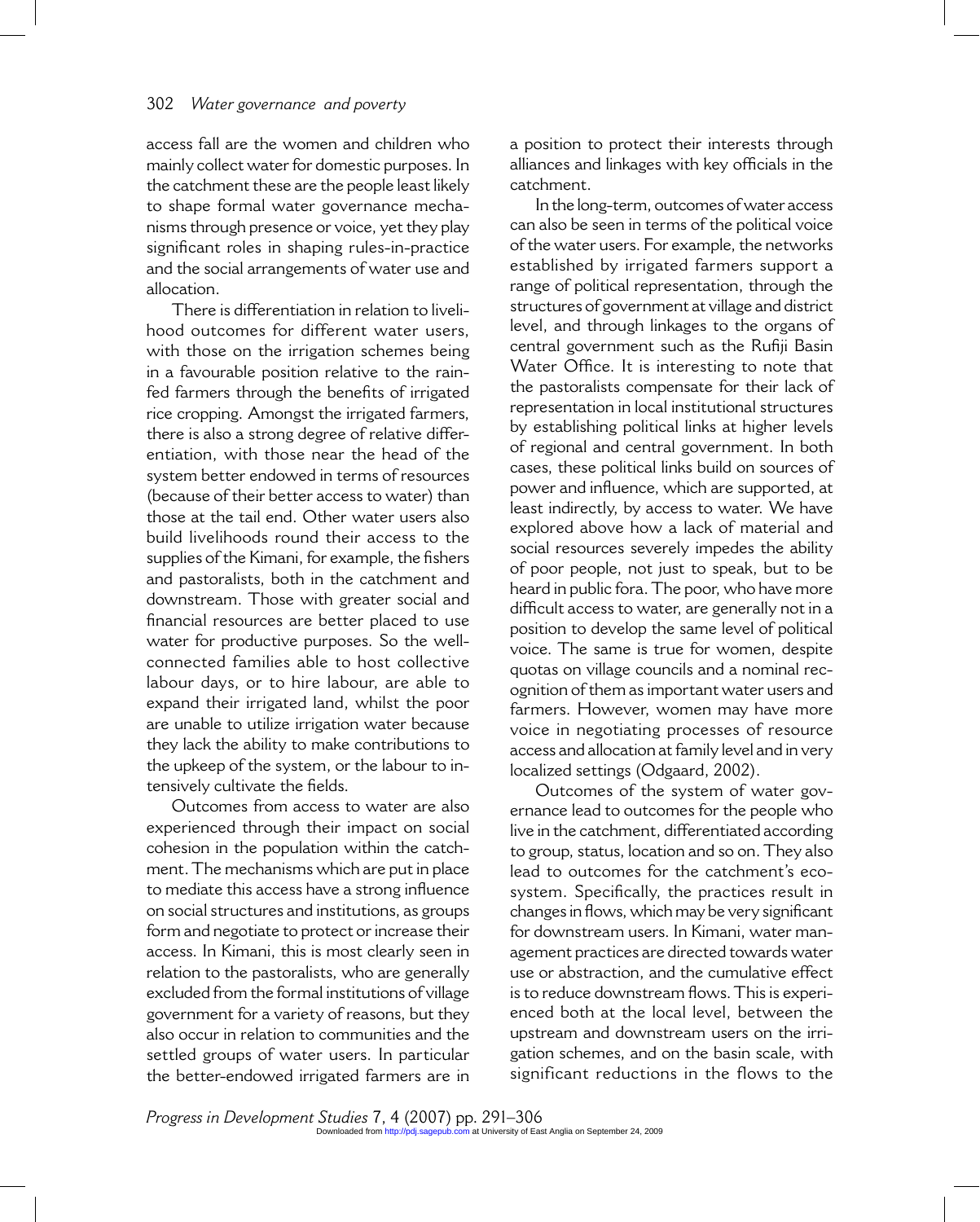wetlands. In turn this affects water users on the wetland like fishers and pastoralists. In general, environmental change resulting from the outputs of mechanisms for water governance is an important outcome, closely linked to the opportunity for people to access water. Since the poor often rely very directly on access to water to support their basic needs and livelihoods, ecosystem outcomes may be of particular significance to them. Outcomes of this water governance system are an uneven compromise between social acceptability and resource management effectiveness, with the balance neither stable nor entirely predictable.

#### *4 The framework as analytical tool*

Our intention in this paper is to draw on theory and empirical evidence to develop a framework for understanding water governance, both in concept and practice. We have used Kimani as an example of the range of resources and mechanisms of access, which may exist in even a relatively simple situation, and our analysis also suggests ways in which our understanding, knowledge and approaches may be constrained.

We believe that the benefit of value of analyzing water governance through the framework we are proposing is the understanding that it provides of the way different material and non-material resources are drawn on to produce a variety of mechanisms of access. These mechanisms shape a diverse range of outcomes, which are experienced differently by people of various social identities (men, women, rich, poor, farmers, pastoralists), which change over time, and which in turn impact upon the resources available for water governance. By studying a particular case we can see how resources are combined in diverse ways to produce specific outcomes. For example the establishment of water user groups along with the construction of a simple distribution system not only results in improved access to basic supplies for some sections of the community but also results in their greater

influence and voice in the further working through of governance systems. Similarly, access to irrigation water increases the livelihood opportunities for a privileged group of farmers who can then use their relative wealth to further increase their influence and consolidate their position.

The framework provides a means by which we can understand how these changes take place and how the various components of water governance link together to produce outcomes both positive and negative. Our intention in future work is to build on this understanding to apply the framework as an aid to diagnosis for better water governance. In the final section, therefore, we highlight some of the key questions that arise from viewing water governance through this framework and suggest future directions for its development as a diagnostic tool.

#### **IV Conclusions and questions arising**

Our objective in this paper is to critique current understandings of water governance, to propose a theoretical framework for interrogating the concept of water governance and to apply the framework to a specific context to investigate how it aids our understanding of the links between water governance and poverty. Building on the definition of Rogers and Hall (2003) but modifying it through concepts of social theory, we see water governance as the system of actors, resources, mechanisms and processes which mediate society's access to water.

For us, governance is a rich concept describing how society orders its affairs, encompassing the range of relationships between the different stakeholders (government, the public and private sectors, NGOs and community groups, and individual citizens). Our specific concern is water governance but we note that the framework could be applied to many other types of governance. An understanding of water governance in society may lead to a deeper understanding of how society orders its affairs in relation to other key resources and between its citizens in general.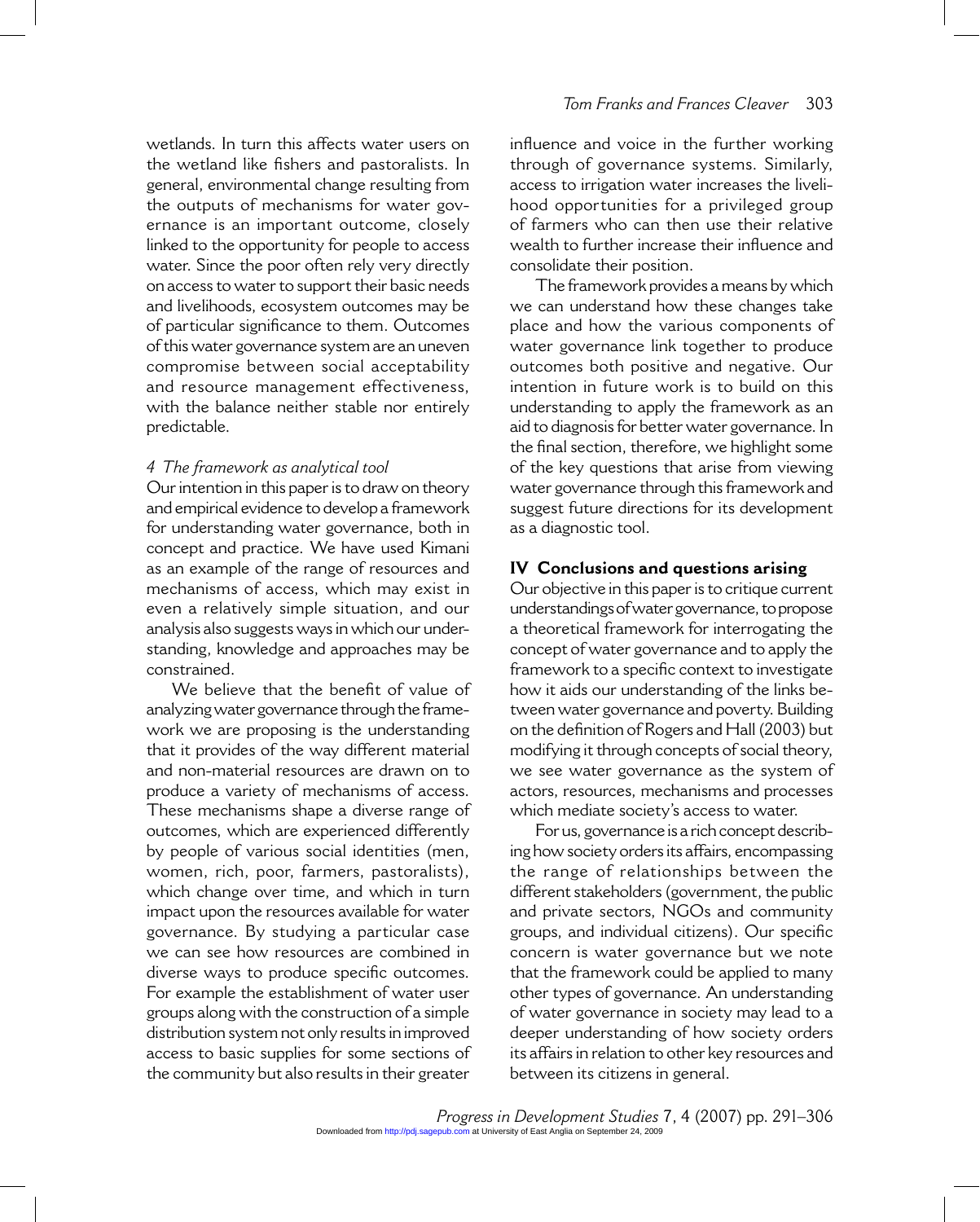We believe that our framework for understanding water governance is theoretically sound, drawing as it does on a range of social theories and constructs such as livelihoods and understandings of poverty. In addition we have shown that it can be used in practice through its application to the typical case of the Kimani catchment. Nevertheless, the framework is still in its early stages. Many questions must be addressed for its further development as a basis for understanding water governance in specific situations and as a diagnostic tool for interventions and support for better outcomes of water access.

Detailed analysis of the resources for water governance (Cleaver *et al*., 2005) reveals a range of issues still to be investigated or resolved, particularly in relation to access by the poor. These questions relate to all types of resources for water governance, ranging from our understanding of the way institutional resources and social structures support or constrain poor people in their access, through to questions relating to the human capacities and technology which are deployed in accessing water and the mediating influence of the natural environment. Our earlier work specifically focussed on the need to increase our understanding of how community-level water governance works, and how it can be supported to ensure pro-poor outcomes.

This in turn requires better understanding of the mechanisms of water governance, of local structures and processes of decisionmaking, and how social relationships, norms and daily practices interact with management systems and shape access to water by the poor. For example we need to research the actual processes of decision-making and allocation of water so that we can understand better the range of resources and mechanisms that bear on those practical decisions, and how these understandings can be incorporated in 'better' water management practices. We need to investigate how new approaches and processes such as multi-stakeholder platforms and alternative dispute resolution

mechanisms may be better suited to water governance in a complex, multi-dimensional setting than traditional formal systems of water management based on notions of order and structure which rarely operate at the local level. We need also to understand how these processes fit with concepts of integrated water resources management, and indeed how such concepts relate and interact with the day-today concerns of the poor in accessing water.

A key aspect of our framework is the emphasis on outcomes, particularly for the poor, in terms of access, livelihoods, social structures and political voice. These outcomes are complex, differentiated, gender-related and dynamic. They may be positive or negative and change over time. We need to increase our understanding of these outcomes, and how they link with each other and with other aspects of poverty. Specifically we need more and better long-term studies of how these outcomes impact on poor peoples' lives over time, and how poor people cope with, and are affected by, changes in access to water on a daily, seasonal or long-term basis.

Our specific concern in developing this framework is to understand the impact of water governance on outcomes for the poor. We have therefore focussed our attention at the local level, and worked through our ideas in relation to a small rural catchment. A further important area for development is to see how the concepts might operate at the larger scale. The need for 'good' water governance is often emphasized for urban supplies and for river basins at the national and indeed trans-national level. We believe that the concept of water governance as a system of actors, resources, mechanisms, processes and outcomes could be a productive basis for analysis at these larger scales, but a series of questions arise as to how the individual components of the framework operate in aggregation. How, for example, do mechanisms of access operate across regional or national boundaries? How do outcomes for a society as a whole in turn influence processes of management and practice?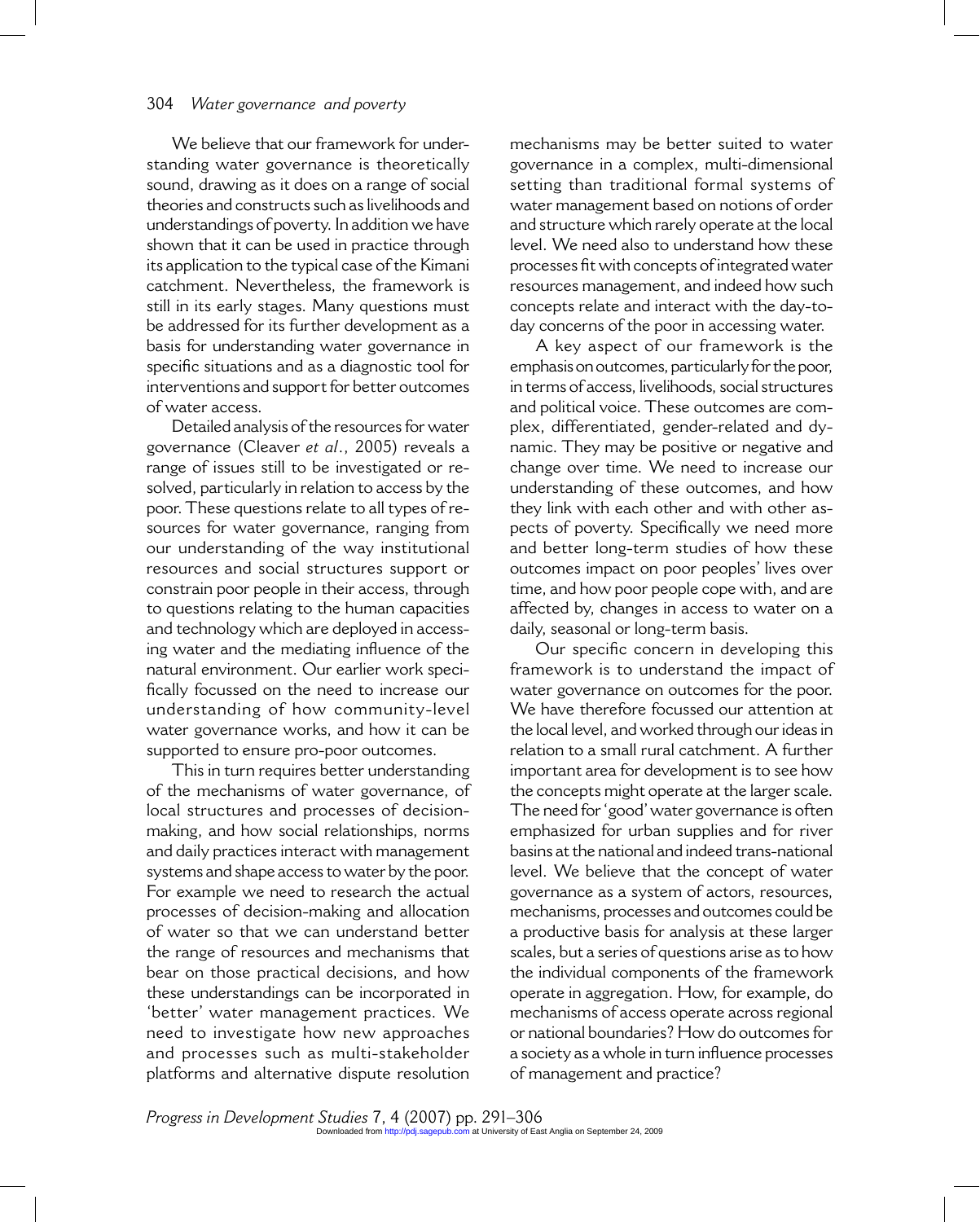Research across these questions will improve our understanding of the framework for water governance. This will allow us to develop diagnostic tools to analyze specific situations more effectively and support processes for better water governance in those situations. This may in turn lead to improved water management practices, and to better outcomes for the poor in terms of access, livelihoods, social structures and political voice.

#### **References**

- **Agrawal, A.** 2005: *Environmentality: technologies of government and the making of subjects*. Duke University Press.
- **Allen, A., Dàvila, J.D. and Hofmann, P.** 2004: *Governance and access to water and sanitation in the metropolitan fringe: an overview of five case studies*. ESRC Seminar 'Housing, Public Services and Social Movements', Institute for the Study of the Americas.
- **ADB.** 1999: *Governance: sound development management.* Asian development bank.
- **Benjaminsen, T.** and **Lund, C.** 2002: Securing land rights in Africa. *European Journal of Development Research* 14(2), 1-10.
- **Bevan, P.** (2004) *Exploring the structured dynamics of chronic poverty: a sociological approach.* Working Paper 6, Wellbeing in Developing Countries Group, University of Bath.
- **Boelens, R.** and **Zwarteveen, M.** 2005: *Anomalous water rights and the politics of normalization.* Paper presented at the ESRC Seminar Politics, Institutions and Participation. Retrieved 21 August 2007 from www.brad.ac.uk/acad/bcid/seminar/water/ seminar3/
- **Cleaver, F.** 2002: Reinventing institutions and the social embeddedness of natural resource management. *European Journal of Development Research* 14, 11–30.
- 2005: The inequality of social capital and the reproduction of chronic poverty. *World Development* 33, 893–906.
- **Cleaver, F.** and **Franks, T.** 2005: *How institutions elude design: river basin management and sustainable livelihoods.* BCID research paper 12. Retrieved 21 August 2007 from www.bradford.ac.uk/acad/bcid/research/ papers/ResearchPaper12CleaverFranks.pdf
- **Cleaver, F., Franks, T., Boesten, J.** and **Kiire, A**. 2005: *Water governance and poverty: what works for the poor?* Report to the Department for International Development.
- **Coles, A.** and **Wallace, T**. 2005: *Gender, water and development.* Berg.
- **Cosgrove, W.J.** and **Rijsberman, F.R.** 2000: *World water vision: making water everybody's vision.* Earthscan.
- **CPRC** 2004: *The chronic poverty report 2004-5*. Chronic Poverty Research Centre.
- **DFID** 2005: *Meeting the water and sanitation millennium development goal*. Department for International Development.
- **Ellis, F.** 2000: *Rural livelihoods and diversity in developing countries*. Oxford University Press.
- **Franks, T.** 2004: *Water governance: what is the consensus?* Paper presented at ESRC seminar, The Water Consensus – Identifying the Gaps, Bradford Centre for International Development, November 2004. Retrieved 21 August 2007 from www.bradford.ac.uk/ acad/bcid/seminar/water/seminar1/papers/
- **Franks, T., Lankford, B.** and **Mdemu, M.** 2004: Managing water amongst competing uses: the Usangu Wetland in Tanzania. *Irrigation and Drainage* 53, 277–86.
- **Giddens, A.** 1984: *The constitution of society: outline of the theory of structuration*. Polity Press.
- **Hickey, S.** and **Bracking, S.** 2005: Exploring the politics of poverty reduction: how are the poorest represented? Special Issue of *World Development* 33 (6), 851–65.
- **Kabeer, N.** 2000: Resources, agency, achievements: reflections on the measurement of women's empowerment. In Shahra, R., editor, *Gendered poverty and well-being*. Blackwell Publishers.
- **Lankford, B.A.** and **Cour, J.** 2005: *From integrated to adaptive: a new framework for water resources management of river basins* in the Proceedings of the East Africa River Basin Management Conference, Morogoro, Tanzania.
- **Long, N.** 1992: From paradigm lost to paradigm regained? The case for an actor orientated sociology of development. In Long, N. and Long, A. editors, *Battlefields of knowledge: the interlocking of theory and practice in social research and development*. Routledge, 16–43.
- **Maganga, F.** 2002: The interplay between formal and informal systems of managing resource conflicts: some evidence from south-western Tanzania. *The European Journal of Development Research* 14, 51–70.
- **McGranahan, G.** and **Satterthwaite, D.** 2006: *Governance and getting the private sector to provide better water services to the urban poor*. International Institute for Environment and Development.
- **Mehta, L., Leach, M.** and **Scoones, I**. 2001: Environmental governance in an uncertain world, *IDS Bulletin* 32, 1–9.
- **Mollinga, P.** 2005: *The water resources policy process in India: centralisation, polarisation and new demands on governance*. Paper presented at the ESRC Seminar Politics, Institutions and Participation. Retrieved 21 August 2007 from www.brad.ac.uk/acad/bcid/ seminar/water/seminar3/